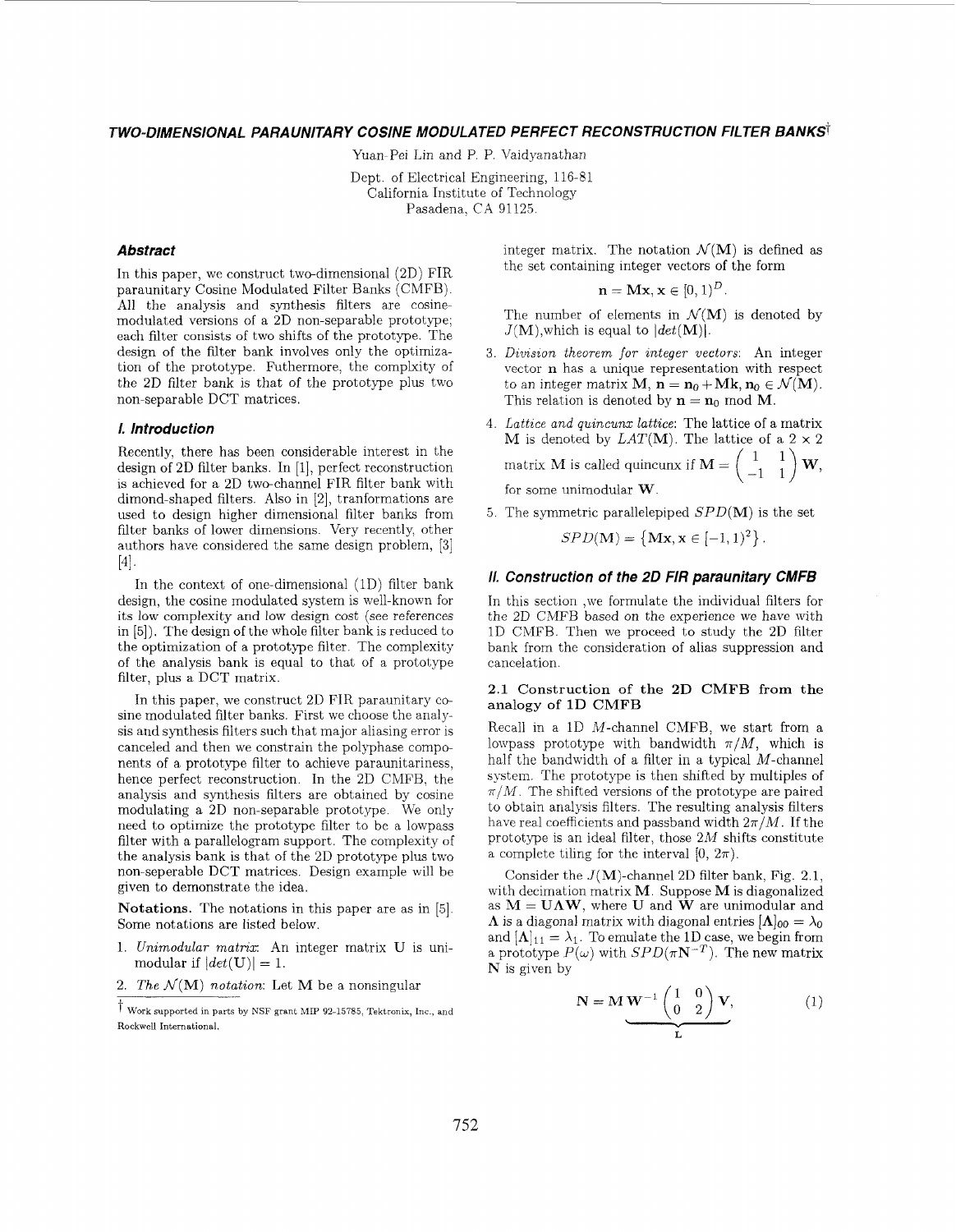<span id="page-1-0"></span>where **V** is unimodular. Clearly,  $J(\mathbf{N}) = 2J(\mathbf{M})$ .

Let 
$$
\{k_m, m = 0, 1, ..., 2J(M) - 1\} = \mathcal{N}(N)
$$
 and let

$$
Q_m(\omega) = P\left(\omega - 2\pi \mathbf{N}^{-T}(\mathbf{k}_m + \mathbf{b})\right), 0 \le m < 2J(\mathbf{M}),
$$

where **b** can be  $(0.5 \ 0)^T$  or  $(0 \ 0.5)^T$ . The whole frequency domain is tiled by the spectral support of  $Q_m(\omega)$  for either choice of **b**.

The next step is to choose *m* and *m'* such that  $\mathbf{k}_{m'} = -\mathbf{k}_m - 2\mathbf{b} \mod \mathbf{N}^T$ . Then the impulse response of  $Q_{m'}(\omega)$  is the conjugate of that of  $Q_m(\omega)$ . Combining  $Q_m(\omega)$  and  $Q_{m'}(\omega)$ , we get  $J(\mathbf{M})$  real-coefficient analysis filters.

$$
H_m(\omega) = Q_m(\omega) + Q_{m'}(\omega),
$$
  
\n
$$
F_m(\omega) = Q_m^*(\omega) + Q_{m'}^*(\omega),
$$
  
\n
$$
m = 0, 1, ..., J(\mathbf{M}) - 1.
$$

We have chosen  $F_m(\omega) = H_m^*(\omega)$  in the above formulation as the system is paraunitary. The impulse response of the synthesis filter  $f_m(\mathbf{n})$  and the impulse response of the anlysis filters  $h_m(n)$  are related by  $f_m(\mathbf{n}) = h_m(-\mathbf{n})$ . To make the idea of this construction more clear, we look at an example.

Example 2.1. Let

$$
\mathbf{M} = \begin{pmatrix} 7 & -2 \\ 0 & 1 \end{pmatrix}, \mathbf{L} = \begin{pmatrix} 1 & 1 \\ 2 & 4 \end{pmatrix} \text{ and } \mathbf{b} = \begin{pmatrix} 0 \\ 0.5 \end{pmatrix}.
$$

Then  $J(\mathbf{M}) = 7$  and  $\mathbf{N} = \begin{pmatrix} 3 & -1 \\ 2 & 4 \end{pmatrix}$ . The prototype  $P(\omega)$  has spectral support  $SPD(\pi N^{-T})$ , Fig. 2.2(a).

Fig 2.2(b) shows the shifts of  $P(\omega)$  and spectral supports of the seven analysis filters  $H_m(\omega)$ .

It is noteworthy that a 2D separable CMFB obtained from 1D CMFB has four shifted copies of a separable 2D prototype. The preceding scheme is fumdamentally different as each individual filter has only two shifted copies of a non-separable 2D prototype.

# 2.2 Alias suppression

Consider the  $m$ th subband. Due to decimation followed by expansion, both  $Q_m(\omega)$  and  $Q_{m'}(\omega)$  have  $J(M)$  images. Since every filter has real coefficients, it is sufficient to inspect the overlapping between the images of  $Q_m(\omega)$  and  $F_m(\omega)$ .

The output of  $H_m(\omega)$  is decimated by M and then expanded by **M**. The images of  $Q_m(\omega)$ <br>are  $Q_m(\omega - 2\pi \mathbf{M}^{-T}\mathbf{m})$ ,  $\mathbf{m} \in \mathcal{N}(\mathbf{M}^T)$ . Since  $2\pi\mathbf{M}^{-T}\mathbf{m} = 2\pi\mathbf{N}^{-T}\mathbf{L}^T\mathbf{m}$ , the images of  $Q_m(\omega)$  are still confined to the grid of  $Q_i(\omega), i = 0, 1, \ldots, J(\mathbf{N})$  -1.

As  $F_m(\omega)$  consist of  $Q_m^*(\omega)$  and  $Q_{m'}^*(\omega)$ , we will look at the overlapping between  $Q_m(\omega)$  and the two parts of  $F_m(\omega)$  separately. Referring to [Fig. 2.3,](#page-3-0) if

one image copy of  $Q_m(\omega)$  is at any one of the shaded areas, there will be leakage of this image copy at the synthesis bank. Those shaded areas correspond to the shifts of  $Q_m(\omega)$  by  $2\pi N^{-T}k$ , where  $k \in AS$  with AS defined as

$$
AS\stackrel{\triangle}{=}\left\{\left(\begin{array}{c}1\\0\end{array}\right),\left(\begin{array}{c}-1\\0\end{array}\right),\left(\begin{array}{c}0\\1\end{array}\right),\left(\begin{array}{c}0\\-1\end{array}\right)\right\}.
$$

Recall that images of  $Q_m(\omega)$  are shifts of  $Q_m(\omega)$ by  $2\pi N^{-T}L^{T}m$ . So if  $LAT(L^{T})$  is quincunx, then  $\mathbf{L}^T \mathbf{m} \notin AS$  and none of the images of  $Q_m(\omega)$  will fall on top of the shaded areas.

Under the constraint that  $LAT(\mathbf{L}^T)$  is quincunx, we can verify that  $Q_{m'}^*(\omega)$  will be surrounded by images of  $Q_m(\omega)$ . Let  $m = 1$  in [Fig. 2.4,](#page-3-0) then [Fig. 2.4](#page-3-0) shows the situation in the first subband in Example 2.1. The four shaded areas are the images of  $Q_1(\omega)$ . Some leakage of those four image copies is inevitable and alias cancelation at the synthesis bank is required.

An additional result of constraining  $LAT(\mathbf{L}^T)$  to be quincunx is that every  $Q_m(\omega)$  has complex coefficients. This means all analysis filters have the same height.

### **2.3** Alias cancelation

Let  $p(n)$  be the impulse response of the prototype  $P(\omega)$ . Suppose the prototype has linear phase with

$$
p(\mathbf{n}) = p(\mathbf{n}_s - \mathbf{n}),
$$
 for some integer vector  $\mathbf{n}_s$ . (3)

From previous study, we know  $Q_{1'}^*(\omega)$  overlaps with four images of  $Q_1(\omega)$ . Those images are labeled A, *B, C* and *D* in [Fig. 2.4.](#page-3-0) Let us zoom in the discussion for the aliasing error due to image *A.* Image A is at the spectral support of  $Q_0(\omega)$ . But in the 0th subband,  $Q_0^*(\omega)$  also overlaps with one particular image of  $Q_0(\omega)$ , which is at  $Q_1(\omega)$ . It can shown that these two aliasing errors cancel each other if

$$
\mathbf{n}_s = 0.5\mathbf{N} \begin{pmatrix} 1 \\ 1 \end{pmatrix} \bmod \mathbf{N}.\tag{4}
$$

Cancelation of aliasing error due to images *B,* C and *D* is similar. This reasoning of alias cancelation can be applied to every other subband. However, it is necessary that  $N(0.5 \ 0.5)^T$  be an integer vector. This property is guaranteed if  $LAT(\mathbf{L}^T)$  is quincunx: when  $LAT(\mathbf{L}^T)$  is quincunx, we can write  $\mathbf{L} = \mathbf{W}_L \begin{pmatrix} 1 & 1 \\ -1 & 1 \end{pmatrix}$ , for some unimodular  $\mathbf{W}_L$ . So  $\mathbf{N}$  (0.5 0.5)<sup>T</sup> is always an integer vector.

Summarizing, we have formulated the analysis and synthesis filters in the 2D CMFB. We have also studied the conditions for cancelation of major alising error. The conditions are 1)  $LAT(\mathbf{L}^T)$  is quincunx and 2)  $\mathbf{n}_s$ is as in (4). In the next section, we start from the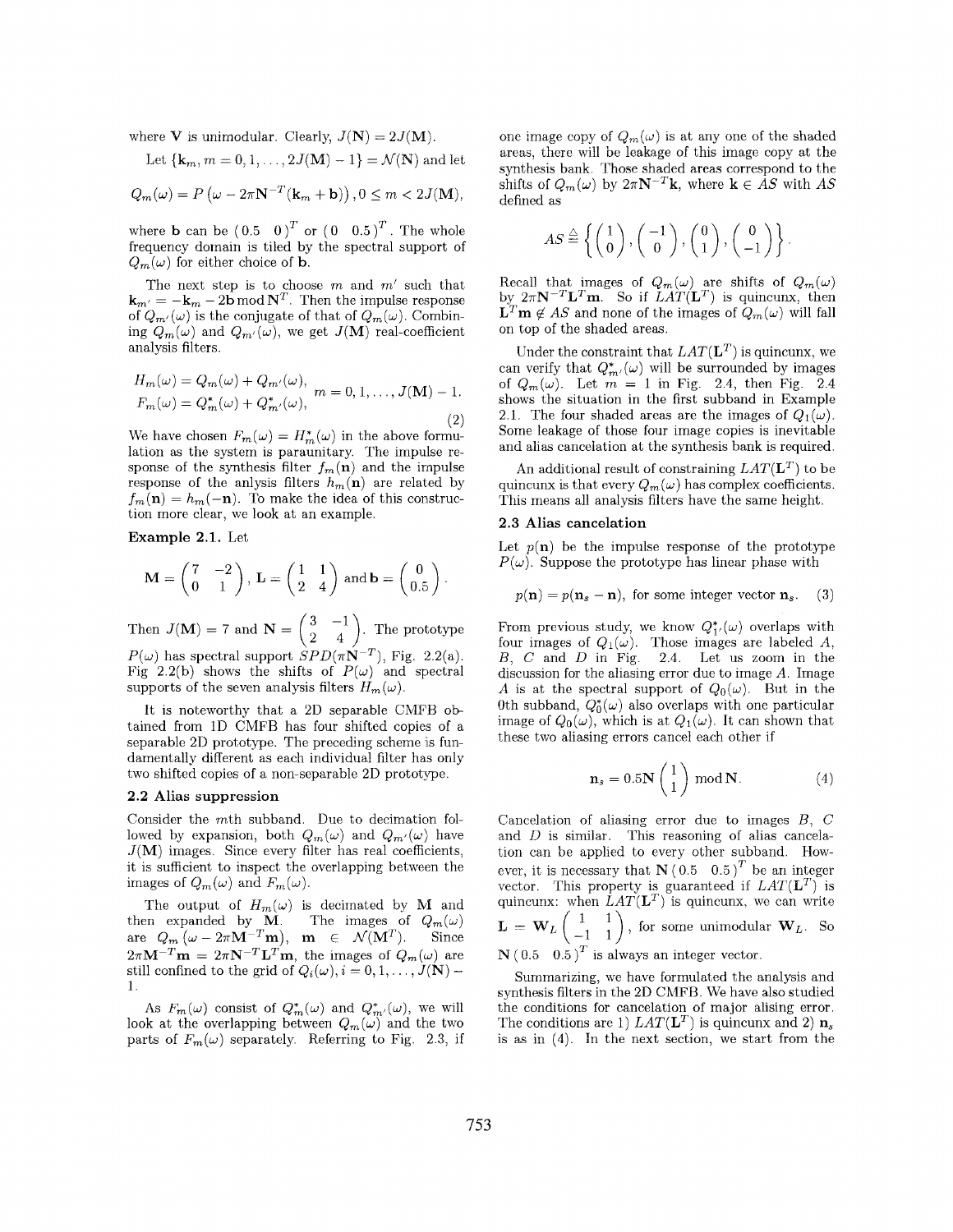construction in Sec. I1 and find out the conditions for perfect reconstruction of the 2D CMFB.

### *III. The 20 paramitaw FIR CMFB*

In this section, we provide the conditions under which the polyphase matrix is paraunitary and<br>the 2D CMFB has perfect reconstruction Let the 2D CMFB has perfect reconstruction.  ${n_i, i = 0, 1, ..., 2J(M) - 1} = \mathcal{N}(NV^{-1})$  and let  $G_i(\omega)$  be the type 1 polyphase component of the prototype with respect to  $\mathbf{n}_i \in \mathcal{N}(\mathbf{N}\mathbf{V}^{-1})$ , then

$$
P(\omega) = \sum_{i=0}^{2J(\mathbf{M})-1} G_i(\mathbf{N}^T \omega) \exp(-j\omega^T \mathbf{n}_i)
$$
 (5)

Notice that we use index  $\mathbf{n} \in \mathcal{N}(\mathbf{N}\mathbf{V}^{-1})$  rather than  $n \in \mathcal{N}(N)$ .

When  $P(\omega)$  has linear phase as in (3)and  $\mathbf{n}_s$  is as in **(4),** the polyphase components are pairwise related. In particular, the *i*th and  $\hat{i}$ th polyphase components are particular, the ten and ten polyphase components are<br>related, where  $\hat{i}$  is such that  $\mathbf{n}_{\hat{i}} = \mathbf{U} (0 - \lambda_1)^T - \mathbf{n}_{i}$ . Let  $g_i(\mathbf{n})$  and  $g_i(\mathbf{n})$  be the impulse responses of  $G_i(\omega)$ and  $G_i(\omega)$ , then

$$
g_i(\mathbf{n}) = g_i(-\mathbf{n} - \mathbf{d}_i), \qquad (6)
$$

for some integer vector  $\mathbf{d}_i$ .

**Theorem 3.1.** Consider the filter bank in [Fig. 2.1](#page-3-0) and the choice of analysis and synthesis filters in  $(2)$ . is quincunx. Also let the prototype be linear-phase and  $\mathbf{n}_s$ , given in (3), satisfy (4). Then the CMFB in [Fig.](#page-3-0) [2.1](#page-3-0) is paraunitary (i.e., the polyphase matrix is paraunitary) if and only if Let the matrix N be as given in (1), where  $LAT(\mathbf{L}^T)$ 

$$
G_i^*(\omega)G_i(\omega) + G_{i'}^*(\omega)G_{i'}(\omega) = c,
$$

where c is some constant and  $\mathbf{n}_{i'} = \mathbf{n}_i + \mathbf{U} \begin{pmatrix} 0 \\ \lambda_1 \end{pmatrix}$ .

A proof of this theorem can be found in [6]

## *fK Efficient implementation of the 20 CMFB*

Using the polyphase representation of the prototype in  $(5)$ , the analysis filters in  $(2)$ can be rewritten as

$$
H_m(\omega) = \sum_{i=0}^{2J(\mathbf{M})-1} 2G_i(\mathbf{N}^T\omega - 2\pi\mathbf{b})[\mathbf{C}]_{mi} \exp(-j\omega^T \mathbf{n}_i),
$$

where 
$$
[C]_{mi} = \cos(2\pi(k_m + b)^T N^{-1} n_i),
$$
  
\n $m = 0, 1, ..., J(M) - 1, i = 0, 1, ..., 2J(M) - 1.$ 

The above expression for the analysis filters gives rise to the efficient implementation in Fig. 4.1. The computation of *C* is equivalent to the computation of two 2D non-separable DCT matrices. The figure demonstrates that the complexity of the 2D CMFB is that of the prototype plus two 2D non-separable DCT matrices.

# **K** *Design example*

Example 5.1. We continue on [Example 2.1.](#page-1-0) Fig.  $5.1(a)$  shows the pairs of polyphase components that are power complementary and Fig. 5.l(b) shows the pairs of polyphase components that are related in pairs as in  $(6)$ , due to linear phase property of  $P(\omega)$ . In the figures, we use the notation  $\mathbf{E}_{n_1}^{n_0}$  to denote the polyphase component  $\mathbf{E}_i$  with respect to  $\mathbf{n}_i =$ Notice that  $\mathbf{E}_0^0$  and  $\mathbf{E}_1^0$  are power complementary and are also related because of linear phase of  $P(\omega)$ . As a result, these two polyphase components are merely a delay. When  $\mathbf{E}_0^i$  and  $\mathbf{E}_1^i$ ,  $i = 1, 2, 3$ , are power complementary,  $\mathbf{E}_0^i$  and  $\mathbf{E}_1^i$ ,  $i = 4, 5, 6$ , will also be power complementary because  $P(\omega)$  is linearphase. We can optimize  $P(\omega)$  subject to only the condition that  $\mathbf{E}_0^i$  and  $\mathbf{E}_1^i$ , for  $i = 1, 2, 3$ , are power complementary. This condition can be satisfied by using the 2D paraunitary lattice, [7].  $\mathbf{U}(n_0 \mid n_1)^T, n_0 = 0, 1, \ldots, \lambda_0, n_1 = 0, 1, \ldots, 2\lambda_1 - 1.$ 

5.2 shows the support of impulse response Fig. of the prototype filter,  $p(n_0, n_1)$ . The support of  $p(n_0, n_1)$  resembles the shape of  $SPD(2N)$ . The corresponding frequency response of the prototype is shown in [Fig. 5.3](#page-3-0). The stopband attenuation of the prototype is 17 dB. In this optimization, each of the fourteen polyphase components has four coefficients.

# *Reference*

- [1] R. Ansari and C. Guillemot, "Exact reconstruction filter banks using diamond FIR filters," Proc. Int. Conf. on new trends in Comm. Control, and Signal Proc., Turkey, July 1990.
- [2] I. A. Shah and A. A. C. Kalker, "Generalized theory of multidimensional M-band filter bank design," SP W: Theories and Applications, 1992.
- M. Ikehara, "Cosine-modulated 2 dimensional FIR filter banks satisfying perfect reconstruction," Proc. ICASSP, April 1994.
- [4] S. C. Chan, "Two dimensional nonseparable modulated filter banks," Proc. ICASSP, April 1994.
- P. P. Vaidyanathan, *Multirate systems and filter banks,* Englewood Cliffs, Prentice Hall, 1993.
- Y.-P. Lin and P. P. Vaidyanathan, "Study of 2D cosine modulated filter banks," (In preparation).
- V. C. Liu and P. P. Vaidyanathan, "On factorization of subclass of 2D digital FIR lossless matrices for 2D QMF bank application," *IEEE Trans. CAS,* June 1990.